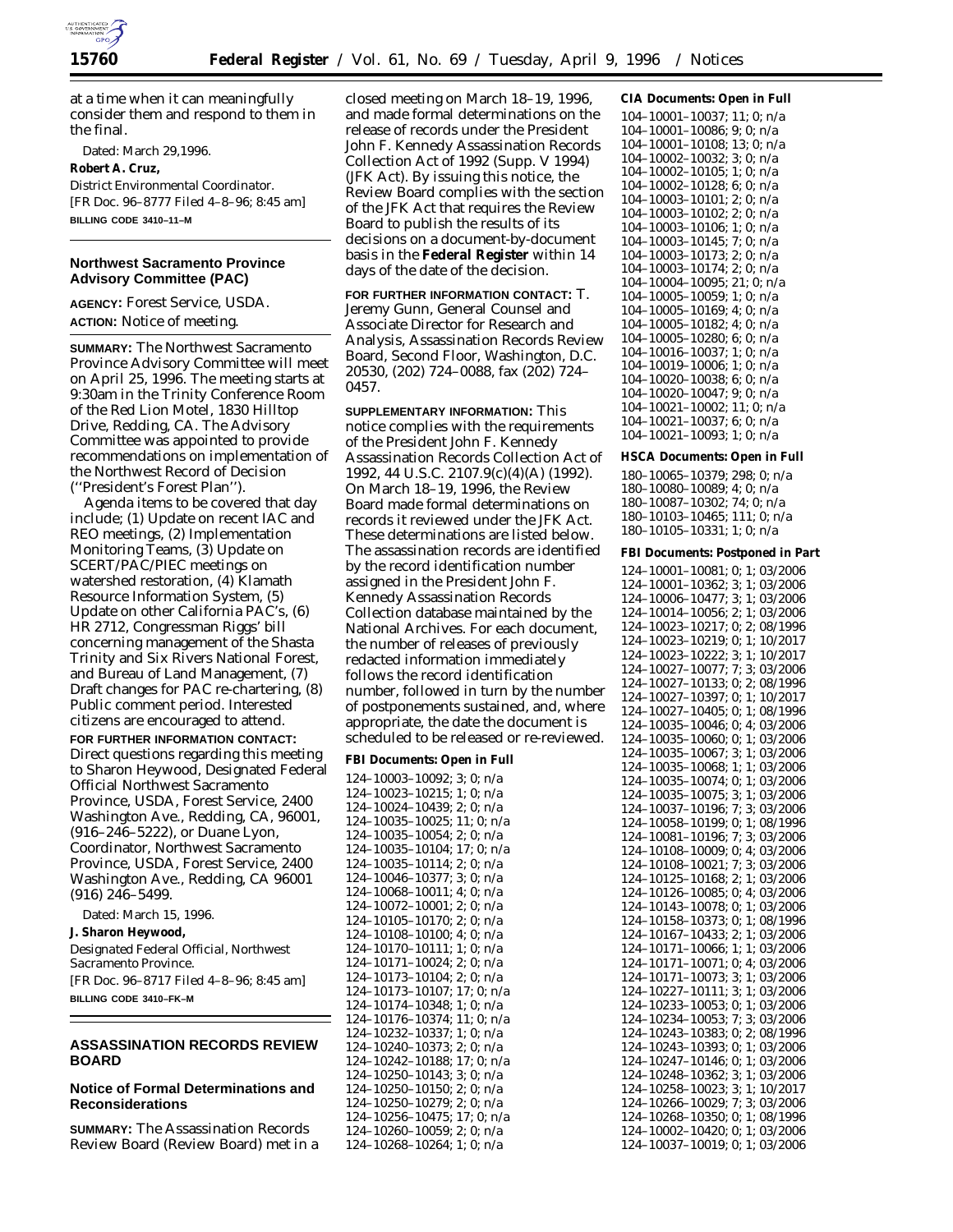| $124 - 10062 - 10395$ ; 0; 3; 03/2006                                  | $104-10002-10138$ ; 6; 2; 05/1996                                        | $104-10005-10129$ ; 1; 1; 03/2006                                       |
|------------------------------------------------------------------------|--------------------------------------------------------------------------|-------------------------------------------------------------------------|
| $124 - 10065 - 10438$ ; 0; 2; 03/2006                                  | $104 - 10003 - 10000$ ; 0; 2; 05/1997                                    | 104-10005-10132; 3; 3; 05/1997                                          |
| $124 - 10068 - 10015$ ; 16; 2; 03/2006                                 | $104-10003-10001$ ; 0; 2; 05/1997                                        | $104-10005-10148$ ; 0; 1; 05/1997                                       |
|                                                                        |                                                                          |                                                                         |
| $124 - 10068 - 10079$ ; 0; 1; 03/2006                                  | $104-10003-10012$ ; 0; 1; 05/1997                                        | $104-10005-10158$ ; 0; 1; 05/1997                                       |
| $124 - 10069 - 10021$ ; 1; 3; 03/2006                                  | $104-10003-10014$ ; 16; 1; 05/1996                                       | $104-10005-10166$ ; 1; 2; 05/1997                                       |
| 124-10069-10060; 9; 2; 03/2006                                         | 104-10003-10015: 6: 1: 05/1996                                           | $104-10005-10173$ ; 6; 4; 03/2006                                       |
|                                                                        |                                                                          |                                                                         |
| $124 - 10069 - 10152$ ; 0; 2; 03/2006                                  | $104-10003-10016$ ; 8; 1; 05/1996                                        | $104-10005-10177$ ; 3; 2; 05/1997                                       |
| $124 - 10070 - 10059$ ; 0; 1; 03/2006                                  | $104-10003-10034$ ; 4; 1; 05/1997                                        | $104-10005-10180$ ; 5; 4; 10/2017                                       |
| $124 - 10070 - 10221$ ; 0; 1; 03/2006                                  | $104-10003-10041$ ; 0; 1; 05/1997                                        | $104-10005-10202$ ; 4; 1; 05/1996                                       |
|                                                                        |                                                                          |                                                                         |
| $124 - 10070 - 10309$ ; 7; 3; 03/2006                                  | $104-10003-10058$ ; 0; 1; 10/2017                                        | $104-10005-10203$ ; 3; 2; 05/1997                                       |
| $124 - 10078 - 10410$ ; 1; 3; 03/2006                                  | $104-10003-10064$ ; 3; 1; 05/1997                                        | $104-10005-10208$ ; 0; 2; 05/1996                                       |
| $124 - 10084 - 10196$ ; 0; 1; 03/2006                                  | $104-10003-10071$ ; 4; 4; 03/2006                                        | $104-10005-10231$ ; 0; 1; 05/1996                                       |
|                                                                        |                                                                          |                                                                         |
| $124 - 10102 - 10025$ ; 0; 1; 03/2006                                  | 104-10003-10078; 24; 1; 05/1997                                          | $104 - 10005 - 10253$ ; 8; 3; 05/1997                                   |
| 124-10108-10238; 16; 2; 03/2006                                        | $104-10003-10085$ ; 19; 7; 05/1997                                       | 104-10005-10259; 8; 2; 05/1996                                          |
| 124-10110-10390; 0; 1; 03/2006                                         | $104-10003-10091$ ; 10; 1; 05/1997                                       | $104-10005-10273$ ; 10; 1; 05/1996                                      |
|                                                                        |                                                                          |                                                                         |
| $124 - 10112 - 10099$ ; 0; 1; 03/2006                                  | $104-10003-10100$ ; 6; 1; 05/1997                                        | $104-10005-10276$ ; 2; 4; 05/1997                                       |
| $124 - 10117 - 10027$ ; 9; 2; 03/2006                                  | 104-10003-10119; 0; 1; 05/1997                                           | 104-10005-10281; 2; 2; 05/1997                                          |
| 124-10119-10287; 7; 3; 03/2006                                         | $104-10003-10123$ ; 0; 1; 05/1996                                        | $104-10005-10285$ ; 16; 5; 05/1996                                      |
|                                                                        |                                                                          |                                                                         |
| $124 - 10125 - 10179$ ; 3; 1; 03/2006                                  | $104-10003-10125$ ; 4; 1; 10/2017                                        | $104-10005-10287$ ; 8; 9; 10/2017                                       |
| $124 - 10142 - 10216$ ; 1; 3; 03/2006                                  | $104-10003-10127$ ; 4; 1; 10/2017                                        | $104-10005-10291$ ; 4; 2; 05/1997                                       |
|                                                                        |                                                                          |                                                                         |
| $124 - 10144 - 10367$ ; 0; 1; 03/2006                                  | $104-10003-10163$ ; 3; 1; 05/1996                                        | $104-10005-10294$ ; 1; 1; 05/1997                                       |
| $124 - 10146 - 10161$ ; 0; 1; 03/2006                                  | $104-10003-10164$ ; 5; 1; 05/1997                                        | $104 - 10005 - 10301$ ; 9; 7; 05/1997                                   |
| 124-10155-10285; 0; 1; 03/2006                                         | $104-10003-10165$ ; 7; 5; 05/1996                                        | 104-10005-10310; 4; 3; 05/1997                                          |
|                                                                        |                                                                          |                                                                         |
| $124 - 10158 - 10436$ ; 0; 3; 03/2006                                  | $104-10003-10168$ ; 3; 2; 05/1996                                        | $104-10005-10315$ ; 17; 10; 05/1997                                     |
| $124 - 10167 - 10437$ ; 3; 1; 03/2006                                  | $104-10003-10180$ ; 11; 1; 05/1997                                       | $104-10005-10317$ ; 8; 6; 03/2006                                       |
| $124 - 10169 - 10269$ ; 0; 3; 03/2006                                  | $104 - 10003 - 10183$ ; 4; 7; 03/2006                                    | $104-10005-10321$ ; 14; 3; 05/1997                                      |
|                                                                        |                                                                          |                                                                         |
| $124 - 10170 - 10220$ ; 9; 2; 03/2006                                  | $104 - 10003 - 10191$ ; 4; 1; 05/1997                                    | $104-10005-10324$ ; 2; 3; 05/1997                                       |
| $124 - 10171 - 10042$ ; 1; 3; 03/2006                                  | $104-10003-10196$ ; 12; 1; 05/1997                                       | $104-10005-10326$ ; 4; 3; 05/1997                                       |
|                                                                        | $104-10003-10197; 11; 1; 05/1997$                                        | 104-10005-10327; 7; 1; 05/1997                                          |
| 124-10173-10108; 0; 1; 03/2006                                         |                                                                          |                                                                         |
| 124-10234-10091; 0; 3; 03/2006                                         | $104-10003-10220$ ; 1; 1; 05/1997                                        | 104-10005-10328; 12; 3; 05/1997                                         |
| $124 - 10257 - 10473$ ; 0; 1; 03/2006                                  | $104-10004-10064$ ; 9; 4; 05/1996                                        | $104 - 10005 - 10333$ ; 4; 2; 05/1997                                   |
|                                                                        |                                                                          |                                                                         |
| $124 - 10262 - 10171$ ; 1; 3; 03/2006                                  | 104-10004-10067; 67; 11; 03/2006                                         | $104-10005-10334$ ; 4; 2; 05/1997                                       |
| $124 - 10262 - 10359$ ; 0; 1; 03/2006                                  | $104-10004-10081$ ; 9; 8; 03/2006                                        | $104-10005-10338$ ; 0; 1; 05/1996                                       |
| $124 - 10269 - 10306$ ; 1; 3; 03/2006                                  | $104-10004-10091$ ; 15; 4; 03/2006                                       | $104-10005-10339$ ; 8; 3; 05/1997                                       |
|                                                                        | $104-10004-10093$ ; 7; 1; 05/1997                                        |                                                                         |
| $124 - 10006 - 10478$ ; 0; 2; 08/1996                                  |                                                                          | $104-10005-10342$ ; 4; 2; 03/2006                                       |
| $124 - 10035 - 10499$ ; 24; 1; 10/2017                                 | $104-10004-10097$ ; 1; 1; 10/2017                                        | $104-10005-10349$ ; 11; 1; 05/1997                                      |
| $124 - 10037 - 10187$ ; 0; 1; 08/1996                                  | $104-10004-10120$ ; 2; 2; 10/2017                                        | $104-10005-10374$ ; 0; 3; 05/1996                                       |
|                                                                        | $104-10004-10122$ ; 17; 6; 05/1997                                       | 104-10005-10395; 8; 1; 05/1997                                          |
| $124 - 10073 - 10489$ ; 0; 1; 08/1996                                  |                                                                          |                                                                         |
| 124-10084-10088; 3; 10; 10/2017                                        | $104-10004-10124$ ; 4; 6; 03/2006                                        | 104-10006-10012; 0; 1; 05/1997                                          |
| $124 - 10086 - 10027$ ; 0; 2; 08/1996                                  | $104-10004-10127$ ; 5; 3; 10/2017                                        | $104-10019-10007$ ; 4; 2; 03/2006                                       |
|                                                                        | $104-10004-10134$ ; 5; 8; 03/2006                                        | 104-10019-10008; 10; 5; 03/2006                                         |
| $124 - 10102 - 10200$ ; 7; 3; 03/2006                                  |                                                                          |                                                                         |
| 124-10105-10290; 3; 10; 10/2017                                        | $104-10004-10143$ ; 1; 7; 05/1997                                        | $104-10019-10009$ ; 3; 4; 03/2006                                       |
| 124-10110-10354; 3; 10; 10/2017                                        | 104-10004-10150; 13; 1; 03/2006                                          | $104-10019-10010$ ; 4; 1; 03/2006                                       |
| 124-10142-10442; 3; 10; 10/2017                                        | $104 - 10004 - 10156$ ; 0; 8; 05/1997                                    | $104-10019-10011$ ; 2; 5; 03/2006                                       |
|                                                                        |                                                                          |                                                                         |
| 124-10151-10140; 0; 1; 08/1996                                         | 104-10004-10159; 0; 1; 05/1997                                           | 104-10019-10012; 6; 9; 03/2006                                          |
| 124-10155-10287; 3; 10; 10/2017                                        | $104-10004-10161$ ; 0; 1; 10/2017                                        | $104-10019-10014$ ; 2; 2; 10/2017                                       |
| $124 - 10156 - 10003$ ; 0; 1; 03/2006                                  | 104-10004-10180; 19; 9; 03/2006                                          | 104-10019-10018; 5; 1; 03/2006                                          |
|                                                                        |                                                                          |                                                                         |
| $124 - 10156 - 10006$ ; 0; 1; 03/2006                                  | $104-10004-10182$ ; 4; 3; $10/2017$                                      | $104 - 10019 - 10020$ ; 2; 2; 05/1996                                   |
| 124-10158-10048; 24; 1; 10/2017                                        | 104-10004-10183; 1; 1; 10/2017                                           | 104-10019-10021; 10; 3; 05/1996                                         |
| 124-10158-10384; 0; 1; 08/1996                                         | 104-10004-10184; 5; 2; 05/1996                                           | 104-10020-10005; 1; 2; 05/1996                                          |
|                                                                        |                                                                          |                                                                         |
| $124 - 10158 - 10393$ ; 0; 2; 08/1996                                  | $104-10004-10200$ ; 5; 4; 10/2017                                        | $104-10020-10006$ ; 10; 3; 05/1997                                      |
| 124-10159-10428; 0; 1; 03/2006                                         | $104-10004-10201$ ; 4; 5; $10/2017$                                      | 104-10020-10010; 4; 2; 05/1997                                          |
|                                                                        | 104-10004-10203; 4; 5; 05/1997                                           | $104-10020-10014$ ; 6; 1; 05/1996                                       |
| $124 - 10169 - 10215$ ; 0; 2; 08/1996                                  |                                                                          |                                                                         |
| $124 - 10170 - 10017$ ; 0; 2; 08/1996                                  | $104-10004-10206$ ; 19; 5; 05/1996                                       | $104-10020-10016$ ; 1; 6; 05/1996                                       |
| $124 - 10170 - 10019$ ; 0; 2; 08/1996                                  | $104-10004-10207$ ; 8; 2; 05/1996                                        | 104-10020-10017; 12; 4; 05/1996                                         |
|                                                                        | $104-10004-10208$ ; 5; 6; 03/2006                                        | $104-10020-10018$ ; 6; 5; 03/2006                                       |
| $124 - 10171 - 10000$ ; 10; 6; 03/2006                                 |                                                                          |                                                                         |
| 124-10173-10121; 10; 6; 03/2006                                        | $104 - 10004 - 10211$ ; 9; 2; 05/1996                                    | 104-10020-10033; 0; 1; 05/1996                                          |
| $124 - 10241 - 10208$ ; 0; 2; 08/1996                                  | $104-10004-10218$ ; 19; 1; 05/1997                                       | $104-10020-10034$ ; 1; 1; 05/1996                                       |
|                                                                        | $104-10004-10224$ ; 2; 3; 05/1997                                        | 104-10020-10039; 10; 4; 03/2006                                         |
| 124-10250-10349; 24; 1; 10/2017                                        |                                                                          |                                                                         |
| 124-10258-10126; 24; 1; 10/2017                                        | 104-10004-10230; 0; 1; 05/1996                                           | 104-10020-10044; 1; 1; 05/1996                                          |
| 124-10276-10266; 24; 1; 10/2017                                        | $104-10004-10245$ ; 1; 2; 05/1996                                        | $104-10020-10046$ ; 9; 3; 05/1996                                       |
|                                                                        | $104-10004-10248$ ; 2; 2; 05/1997                                        | $104-10020-10048$ ; 0; 4; 05/1996                                       |
| CIA Documents: Postponed in Part                                       |                                                                          |                                                                         |
|                                                                        | $104-10004-10249$ ; 1; 1; 05/1996                                        | $104-10020-10052$ ; 14; 4; 05/1996                                      |
| $104-10001-10015$ ; 3; 2; 03/2006                                      | $104-10005-10004$ ; 0; 1; 05/1997                                        | 104-10020-10053; 12; 7; 03/2006                                         |
| 104-10001-10034; 11; 10; 10/2017                                       | $104-10005-10011$ ; 0; 1; 05/1997                                        | $104-10020-10058$ ; 0; 1; 05/1996                                       |
|                                                                        |                                                                          |                                                                         |
| $104-10001-10042$ ; 0; 1; 05/1997                                      | $104-10005-10020$ ; 0; 1; 05/1997                                        | $104-10021-10005$ ; 7; 4; 05/1996                                       |
| $104-10001-10144$ ; 14; 1; 05/1997                                     | $104-10005-10033$ ; 0; 1; 05/1997                                        | $104-10021-10006$ ; 0; 1; 05/1996                                       |
| $104-10002-10008$ ; 0; 1; 05/1997                                      | $104-10005-10037$ ; 0; 1; 05/1997                                        | $104-10021-10008$ ; 0; 2; 05/1996                                       |
|                                                                        |                                                                          |                                                                         |
| $104-10002-10036$ ; 5; 2; 03/2006                                      | $104-10005-10038$ ; 0; 1; 05/1996                                        | $104-10021-10013$ ; 12; 3; 05/1996                                      |
| $104-10002-10056$ ; 0; 1; 05/1997                                      | $104-10005-10053$ ; 8; 2; 05/1997                                        | $104-10021-10019$ ; 18; 2; 05/1996                                      |
| $104-10002-10063$ ; 2; 1; 03/2006                                      | $104-10005-10058$ ; 6; 1; 05/1997                                        | $104-10021-10020$ ; 2; 3; 05/1996                                       |
|                                                                        |                                                                          |                                                                         |
| $104-10002-10072$ ; 0; 1; 05/1996                                      | $104-10005-10093$ ; 14; 3; 10/2017                                       | 104-10021-10021; 4; 1; 03/2006                                          |
| $104-10002-10078$ ; 7; 1; 05/1996                                      | $104-10005-10096$ ; 4; 2; 05/1997                                        | $104-10021-10022$ ; 9; 1; 05/1996                                       |
| $104-10002-10092$ ; 8; 2; 03/2006                                      | $104-10005-10098$ ; 6; 9; 03/2006                                        | $104-10021-10034$ ; 22; 1; 05/1996                                      |
|                                                                        |                                                                          |                                                                         |
|                                                                        |                                                                          |                                                                         |
| $104-10002-10112$ ; 5; 9; 03/2006<br>$104-10002-10113$ ; 1; 4; 03/2006 | $104-10005-10125$ ; 16; 11; 10/2017<br>$104-10005-10126$ ; 0; 1; 05/1997 | $104-10021-10039$ ; 5; 3; 05/1996<br>$104-10021-10040$ ; 13; 1; 05/1996 |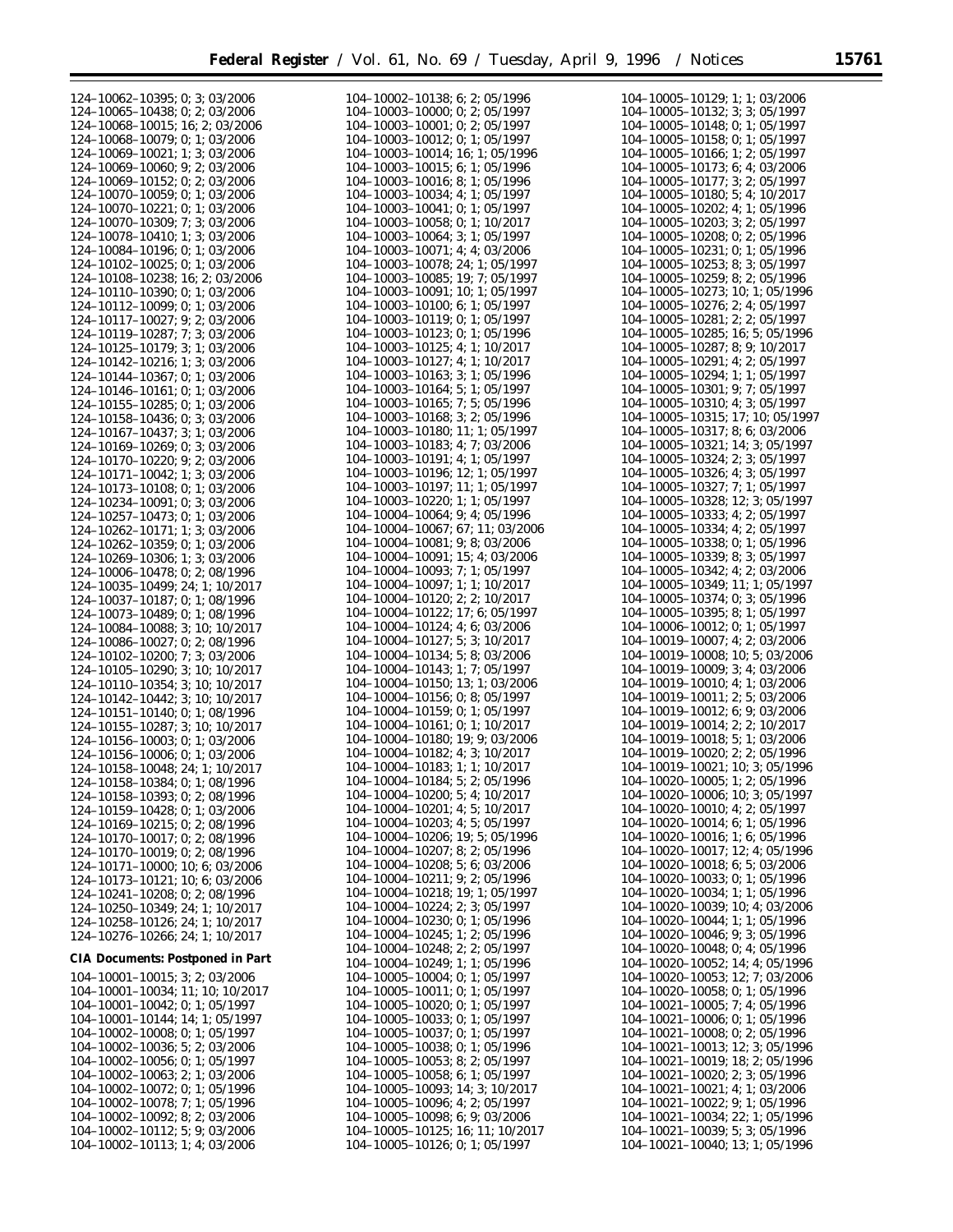$\equiv$ 

104–10007–10219; 104–10007–10290;

| 104-10021-10071; 2; 4; 05/1996           | 104-10007-10299; 104-10007-10315;       | 104-10013-10122; 104-10013-10123;       |
|------------------------------------------|-----------------------------------------|-----------------------------------------|
| $104-10021-10075$ ; 0; 1; 05/1997        |                                         | 104-10013-10124; 104-10013-10125;       |
| $104-10021-10078$ ; 1; 1; 05/1996        | 104-10007-10333; 104-10007-10334;       |                                         |
| $104-10021-10079; 2; 1; 05/1996$         | 104-10007-10335; 104-10008-10102;       | 104-10013-10126; 104-10013-10127;       |
| 104-10021-10086; 1; 1; 05/1996           | 104-10008-10110; 104-10009-10003;       | 104-10013-10128; 104-10013-10129;       |
| 104-10021-10088; 4; 1; 05/1997           | 104-10009-10005; 104-10009-10007;       | 104-10013-10130; 104-10013-10131;       |
| $104-10021-10089$ ; 1; 2; 05/1997        | $104-10009-10012$ ; $104-10009-10014$ ; | 104-10013-10132; 104-10013-10133;       |
| $104-10021-10091$ ; 5; 2; 05/1996        | 104-10009-10017; 104-10009-10030;       | 104-10013-10134; 104-10013-10135;       |
| $104-10021-10096$ ; 8; 3; 05/1997        |                                         |                                         |
| 104-10021-10097; 4; 2; 05/1996           | 104-10009-10035; 104-10009-10043;       | 104-10013-10136; 104-10013-10137;       |
| $104-10021-10102$ ; 0; 1; 05/1996        | 104-10009-10048; 104-10009-10085;       | 104-10013-10139; 104-10013-10140;       |
| 104-10021-10108; 1; 2; 05/1997           | $104-10009-10088$ ; $104-10009-10108$ ; | 104-10013-10142; 104-10013-10143;       |
| $104-10021-10110$ ; 41; 1; 03/2006       | $104-10009-10109$ ; $104-10009-10118$ ; | 104-10013-10144; 104-10013-10145;       |
| $104-10021-10111$ ; 0; 2; 05/1997        | 104-10009-10122; 104-10009-10176;       | 104-10013-10146; 104-10013-10147;       |
| $104-10021-10115$ ; 6; 1; 05/1997        | 104-10009-10180; 104-10009-10189;       | 104-10013-10148; 104-10013-10149;       |
| 104-10184-10001; 99; 134; 09/1996        | 104-10009-10190; 104-10009-10191;       | 104-10013-10150; 104-10013-10152;       |
|                                          |                                         |                                         |
| <b>HSCA Documents: Postponed in Part</b> | 104-10009-10193; 104-10009-10213;       | 104-10013-10154; 104-10013-10155;       |
| 180-10077-10047; 1; 37; 10/2017          | 104-10009-10219; 104-10009-10240;       | 104-10013-10157; 104-10013-10160;       |
|                                          | 104-10010-10001; 104-10010-10011;       | 104-10013-10161; 104-10013-10163;       |
| <b>Additional Releases</b>               | $104-10010-10016$ ; $104-10010-10022$ ; | 104-10013-10170; 104-10013-10172;       |
| After consultation with appropriate      | $104-10010-10023$ ; $104-10010-10037$ ; | 104-10013-10173; 104-10013-10174;       |
|                                          | 104-10010-10053; 104-10010-10054;       | 104-10013-10176; 104-10013-10177;       |
| Federal Agencies, the Review Board       | $104-10010-10056$ ; $104-10010-10059$ ; | 104-10013-10181; 104-10013-10193;       |
| announces that the following Central     |                                         |                                         |
| Intelligence Agency records are now      | 104-10010-10060; 104-10010-10072;       | 104-10013-10194; 104-10013-10197;       |
| being opened in full: 104-10004-10043;   | 104-10010-10074; 104-10010-10079;       | 104-10013-10199; 104-10013-10200;       |
| 104-10004-10045; 104-10004-10074;        | 104-10010-10085; 104-10010-10097;       | $104-10013-10201$ ; $104-10013-10202$ ; |
| $104-10004-10077$ ; $104-10004-10086$ ;  | 104-10010-10099; 104-10010-10100;       | 104-10013-10204; 104-10013-10206;       |
| 104-10004-10090; 104-10004-10094;        | 104-10010-10103; 104-10010-10106;       | 104-10013-10207; 104-10013-10209;       |
| 104-10004-10110; 104-10004-10114;        | $104-10010-10110$ ; $104-10010-10125$ ; | 104-10013-10211; 104-10013-10212;       |
|                                          | 104-10010-10137; 104-10010-10172;       | 104-10013-10213; 104-10013-10218;       |
| 104-10004-10116; 104-10004-10119;        |                                         |                                         |
| 104-10004-10186; 104-10004-10190;        | 104-10010-10176; 104-10010-10177;       | 104-10013-10221; 104-10013-10222;       |
| $104-10004-10226$ ; $104-10004-10242$ ;  | $104-10010-10186$ ; $104-10010-10189$ ; | 104-10013-10223; 104-10013-10225;       |
| 104-10004-10251; 104-10004-10253;        | 104-10010-10190; 104-10010-10191;       | 104-10013-10226; 104-10013-10228;       |
| $104-10004-10254$ ; $104-10004-10296$ ;  | 104-10010-10206; 104-10010-10218;       | 104-10013-10229; 104-10013-10230;       |
| 104-10005-10017; 104-10005-10023;        | $104-10010-10219$ ; $104-10010-10220$ ; | 104-10013-10232; 104-10013-10233;       |
| 104-10005-10025; 104-10005-10030;        | 104-10010-10223; 104-10010-10245;       | 104-10013-10238; 104-10013-10239;       |
| $104-10005-10049; 104-10005-10087;$      | 104-10010-10248; 104-10010-10259;       | 104-10013-10240; 104-10013-10243;       |
|                                          | $104-10010-10281$ ; $104-10010-10373$ ; | 104-10013-10244; 104-10013-10245;       |
| 104-10005-10092; 104-10005-10095;        |                                         |                                         |
| $104-10005-10099$ ; $104-10005-10101$ ;  | 104-10010-10384; 104-10010-10385;       | 104-10013-10246; 104-10013-10247;       |
| 104-10005-10133; 104-10005-10134;        | 104-10010-10445; 104-10011-10002;       | 104-10013-10248; 104-10013-10249;       |
| 104-10005-10135; 104-10005-10136;        | $104-10011-10014$ ; $104-10011-10043$ ; | 104-10013-10250; 104-10013-10251;       |
| 104-10005-10137; 104-10005-10140;        | $104-10011-10046$ ; $104-10011-10047$ ; | 104-10013-10252; 104-10013-10253;       |
| 104-10005-10154; 104-10005-10157;        | $104-10011-10049; 104-10011-10051;$     | 104-10013-10254; 104-10013-10256;       |
| 104-10005-10175; 104-10005-10178;        | $104-10011-10054$ ; $104-10011-10059$ ; | 104-10013-10257; 104-10013-10258;       |
| 104-10005-10183; 104-10005-10197;        | $104-10011-10099$ ; $104-10011-10100$ ; | 104-10013-10260; 104-10013-10283;       |
| 104-10005-10199; 104-10005-10220;        | $104-10011-10110$ ; $104-10011-10112$ ; | 104-10013-10285; 104-10013-10287;       |
|                                          |                                         |                                         |
| 104-10005-10221; 104-10005-10224;        | 104-10012-10020; 104-10012-10072;       | 104-10013-10288; 104-10013-10291;       |
| $104-10005-10229$ ; $104-10005-10270$ ;  | 104-10012-10073; 104-10013-10001;       | $104-10013-10292$ ; $104-10013-10294$ ; |
| 104-10005-10274; 104-10005-10279;        | $104-10013-10005$ ; $104-10013-10006$ ; | 104-10013-10301; 104-10013-10306;       |
| $104-10005-10282$ ; $104-10005-10284$ ;  | $104-10013-10007$ ; $104-10013-10008$ ; | 104-10013-10311; 104-10013-10315;       |
| $104-10005-10289$ ; $104-10005-10295$ ;  | $104-10013-10009$ ; $104-10013-10011$ ; | $104-10013-10345$ ; $104-10013-10346$ ; |
| 104-10005-10296; 104-10005-10299;        | $104-10013-10012$ ; $104-10013-10014$ ; | 104-10013-10347; 104-10013-10351;       |
| $104-10005-10300; 104-10005-10304;$      | $104-10013-10015$ ; $104-10013-10021$ ; | $104-10013-10353$ ; $104-10013-10354$ ; |
| 104-10005-10307; 104-10005-10308;        | $104-10013-10023$ ; $104-10013-10025$ ; | 104-10013-10355; 104-10013-10362;       |
|                                          |                                         |                                         |
| 104-10005-10320; 104-10005-10323;        | $104-10013-10026$ ; $104-10013-10027$ ; | 104-10013-10363; 104-10013-10364;       |
| $104-10005-10329$ ; $104-10005-10361$ ;  | $104-10013-10028$ ; $104-10013-10034$ ; | $104-10013-10365$ ; $104-10013-10366$ ; |
| $104-10005-10378$ ; $104-10005-10389$ ;  | 104-10013-10042; 104-10013-10043;       | 104-10013-10367; 104-10013-10368;       |
| 104-10005-10390; 104-10005-10391;        | $104-10013-10044$ ; $104-10013-10045$ ; | 104-10013-10369; 104-10013-10371;       |
| $104-10005-10392$ ; $104-10005-10406$ ;  | $104-10013-10048$ ; $104-10013-10060$ ; | 104-10013-10372; 104-10013-10373;       |
| 104-10005-10423; 104-10005-10433;        | 104-10013-10061; 104-10013-10068;       | 104-10013-10374; 104-10013-10375;       |
| $104-10006-10001$ ; $104-10006-10006$ ;  | $104-10013-10069$ ; $104-10013-10070$ ; | 104-10013-10376; 104-10013-10378;       |
| $104-10006-10011$ ; $104-10006-10017$ ;  | $104-10013-10073$ ; $104-10013-10076$ ; | 104-10013-10380; 104-10013-10383;       |
|                                          |                                         |                                         |
| $104-10006-10018$ ; $104-10007-10004$ ;  | $104-10013-10079$ ; $104-10013-10080$ ; | 104-10013-10384; 104-10013-10385;       |
| $104-10007-10019$ ; $104-10007-10031$ ;  | $104-10013-10081$ ; $104-10013-10084$ ; | 104-10013-10386; 104-10013-10388;       |
| $104-10007-10100$ ; $104-10007-10148$ ;  | $104-10013-10085$ ; $104-10013-10087$ ; | 104-10013-10394; 104-10013-10395;       |
| $104-10007-10150$ ; $104-10007-10154$ ;  | $104-10013-10090; 104-10013-10093;$     | $104-10013-10399$ ; $104-10013-10400$ ; |
| 104-10007-10165; 104-10007-10169;        | $104-10013-10094$ ; $104-10013-10103$ ; | $104-10013-10401$ ; $104-10013-10402$ ; |
| $104-10007-10181$ ; $104-10007-10190$ ;  | $104-10013-10107$ ; $104-10013-10117$ ; | $104-10013-10403$ ; $104-10013-10404$ ; |
| 104-10007-10199; 104-10007-10206;        | 104-10013-10118; 104-10013-10119;       | $104-10013-10405$ ; $104-10013-10407$ ; |
|                                          |                                         |                                         |

104–10013–10120; 104–10013–10121;

104–10013–10408; 104–10013–10409;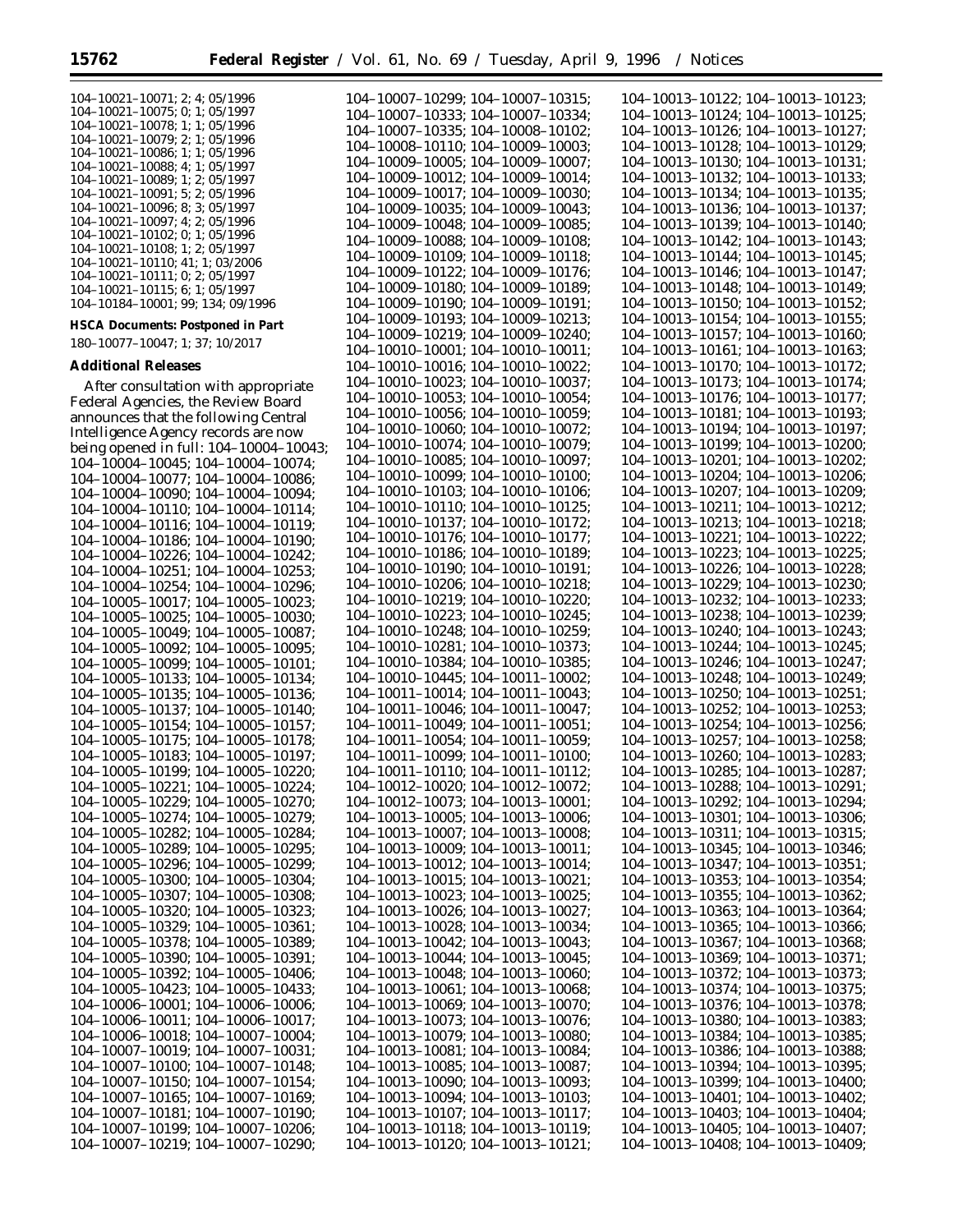104–10013–10410; 104–10013–10411; 104–10013–10412; 104–10013–10415; 104–10013–10417; 104–10013–10418; 104–10013–10419; 104–10013–10420; 104–10013–10421; 104–10013–10422; 104–10013–10423; 104–10013–10425; 104–10013–10426; 104–10013–10427; 104–10013–10428; 104–10013–10429; 104–10013–10430; 104–10013–10433; 104–10013–10438; 104–10013–10439; 104–10013–10440; 104–10013–10442; 104–10013–10444; 104–10013–10445; 104–10013–10446; 104–10014–10011; 104–10014–10013; 104–10014–10014; 104–10014–10015; 104–10014–10017; 104–10014–10019; 104–10014–10020; 104–10014–10021; 104–10014–10022; 104–10014–10023; 104–10014–10024; 104–10014–10026; 104–10014–10027; 104–10014–10030; 104–10014–10031; 104–10014–10032; 104–10014–10034.

After consultation with appropriate Federal Agencies, the Review Board announces that the following Federal Bureau of Investigation records are now being opened in full: 124–10001–10129; 124–10002–10260; 124–10002–10261; 124–10002–10346; 124–10002–10389; 124–10003–10002; 124–10003–10012; 124–10003–10050; 124–10003–10371; 124–10003–10373; 124–10003–10396; 124–10003–10432; 124–10003–10434; 124–10003–10440; 124–10003–10446; 124–10003–10453; 124–10003–10477; 124–10003–10478; 124–10003–10493; 124–10005–10199; 124–10005–10212; 124–10005–10391; 124–10005–10481; 124–10006–10028; 124–10006–10041; 124–10020–10065; 124–10022–10190; 124–10022–10432; 124–10023–10224; 124–10023–10228; 124–10023–10250; 124–10023–10260; 124–10023–10266; 124–10024–10279; 124–10025–10058; 124–10026–10186; 124–10027–10145; 124–10027–10146; 124–10027–10207; 124–10027–10209; 124–10027–10215; 124–10027–10313; 124–10027–10318; 124–10027–10327; 124–10029–10260; 124–10029–10264; 124–10029–10308; 124–10034–10120; 124–10035–10029; 124–10035–10037; 124–10035–10040; 124–10035–10048; 124–10035–10061; 124–10035–10076; 124–10035–10077; 124–10035–10094; 124–10035–10115; 124–10035–10122; 124–10035–10123; 124–10035–10161; 124–10035–10188; 124–10035–10195; 124–10035–10201; 124–10035–10220; 124–10035–10221; 124–10035–10250; 124–10035–10258; 124–10035–10259; 124–10035–10265; 124–10035–10266; 124–10035–10272; 124–10035–10290; 124–10035–10306; 124–10035–10308; 124–10035–10314; 124–10035–10325; 124–10035–10326; 124–10035–10329; 124–10035–10330; 124–10035–10333; 124–10035–10336; 124–10035–10352; 124–10035–10357;

124–10035–10379; 124–10035–10382;

124–10035–10383; 124–10035–10391; 124–10035–10394; 124–10037–10021; 124–10037–10022; 124–10037–10133; 124–10037–10193; 124–10037–10217; 124–10037–10418; 124–10037–10425; 124–10039–10487; 124–10040–10081; 124–10041–10185; 124–10041–10265; 124–10042–10479; 124–10042–10494; 124–10046–10083; 124–10046–10323; 124–10047–10312; 124–10047–10413; 124–10049–10182; 124–10052–10473; 124–10053–10395; 124–10054–10296; 124–10054–10426; 124–10055–10082; 124–10056–10318; 124–10056–10321; 124–10056–10323; 124–10056–10326; 124–10058–10064; 124–10058–10138; 124–10059–10314; 124–10062–10053; 124–10062–10327; 124–10062–10387; 124–10062–10402; 124–10062–10433; 124–10062–10451; 124–10065–10039; 124–10065–10047; 124–10065–10437; 124–10066–10195; 124–10066–10196; 124–10066–10198; 124–10066–10215; 124–10066–10216; 124–10066–10461; 124–10066–10478; 124–10068–10025; 124–10068–10060; 124–10068–10172; 124–10069–10043; 124–10069–10049; 124–10069–10186; 124–10069–10198; 124–10069–10390; 124–10070–10277; 124–10070–10312; 124–10071–10377; 124–10071–10389; 124–10071–10390; 124–10072–10018; 124–10072–10134; 124–10072–10205; 124–10072–10414; 124–10072–10495; 124–10073–10360; 124–10073–10458; 124–10074–10327; 124–10075–10228; 124–10076–10045; 124–10076–10047; 124–10077–10051; 124–10079–10027; 124–10079–10380; 124–10079–10392; 124–10079–10419; 124–10080–10094; 124–10081–10182; 124–10081–10211; 124–10081–10369; 124–10084–10048; 124–10086–10010; 124–10086–10301; 124–10086–10415; 124–10087–10197; 124–10087–10333; 124–10087–10389; 124–10089–10013; 124–10089–10028; 124–10089–10063; 124–10089–10097; 124–10089–10134; 124–10089–10158; 124–10093–10106; 124–10094–10023; 124–10096–10115; 124–10096–10125; 124–10096–10352; 124–10099–10270; 124–10099–10276; 124–10100–10283; 124–10102–10003; 124–10103–10217; 124–10108–10020; 124–10110–10356; 124–10112–10067; 124–10112–10083; 124–10118–10204; 124–10119–10097; 124–10119–10099; 124–10119–10153; 124–10119–10182; 124–10119–10289; 124–10121–10048; 124–10123–10002; 124–10123–10041; 124–10123–10050; 124–10123–10100; 124–10124–10042; 124–10125–10003; 124–10126–10211; 124–10126–10350; 124–10128–10055; 124–10129–10296; 124–10130–10022; 124–10131–10287; 124–10131–10289; 124–10135–10154; 124–10136–10074; 124–10137–10052; 124–10137–10121; 124–10138–10005; 124–10140–10047; 124–10140–10068; 124–10140–10217; 124–10142–10445; 124–10143–10013; 124–10143–10113; 124–10143–10146; 124–10143–10384; 124–10143–10415; 124–10144–10014; 124–10144–10047; 124–10144–10263; 124–10145–10109; 124–10145–10111; 124–10146–10118; 124–10146–10131; 124–10148–10006; 124–10148–10047; 124–10149–10004; 124–10149–10071; 124–10150–10048; 124–10150–10309; 124–10150–10397; 124–10151–10480; 124–10151–10481; 124–10153–10019; 124–10153–10023; 124–10153–10059; 124–10153–10070; 124–10155–10347; 124–10156–10228; 124–10156–10257; 124–10156–10351; 124–10156–10421; 124–10156–10430; 124–10157–10028; 124–10157–10319; 124–10158–10027; 124–10158–10030; 124–10158–10035; 124–10158–10054; 124–10158–10095; 124–10158–10426; 124–10159–10029; 124–10159–10066; 124–10159–10425; 124–10159–10446; 124–10159–10496; 124–10162–10007; 124–10162–10024; 124–10162–10237; 124–10162–10492; 124–10163–10281; 124–10163–10297; 124–10163–10325; 124–10163–10330; 124–10163–10334; 124–10167–10120; 124–10167–10192; 124–10169–10004; 124–10169–10040; 124–10169–10070; 124–10169–10071; 124–10169–10329; 124–10170–10022; 124–10170–10028; 124–10170–10250; 124–10171–10072; 124–10171–10235; 124–10171–10278; 124–10171–10460; 124–10172–10032; 124–10172–10071; 124–10172–10165; 124–10172–10198; 124–10172–10269; 124–10172–10326; 124–10172–10354; 124–10173–10109; 124–10173–10286; 124–10174–10118; 124–10174–10121; 124–10174–10169; 124–10174–10171; 124–10174–10198; 124–10175–10000; 124–10175–10176; 124–10175–10184; 124–10175–10414; 124–10176–10090; 124–10176–10195; 124–10176–10207; 124–10176–10275; 124–10176–10336; 124–10176–10373; 124–10177–10184; 124–10178–10364; 124–10178–10450; 124–10182–10007; 124–10227–10348; 124–10228–10005; 124–10228–10221; 124–10228–10222; 124–10229–10138; 124–10230–10277; 124–10230–10280; 124–10230–10475; 124–10230–10487; 124–10231–10123; 124–10231–10442; 124–10231–10490; 124–10231–10496; 124–10232–10393; 124–10233–10051; 124–10233–10111; 124–10233–10341; 124–10233–10418; 124–10235–10002; 124–10235–10078; 124–10235–10098; 124–10235–10104; 124–10235–10169; 124–10236–10039; 124–10236–10062; 124–10237–10173; 124–10237–10186; 124–10240–10068; 124–10240–10153; 124–10240–10315; 124–10241–10181; 124–10242–10053; 124–10242–10122; 124–10242–10197; 124–10242–10199; 124–10242–10261; 124–10242–10287; 124–10242–10392; 124–10243–10207;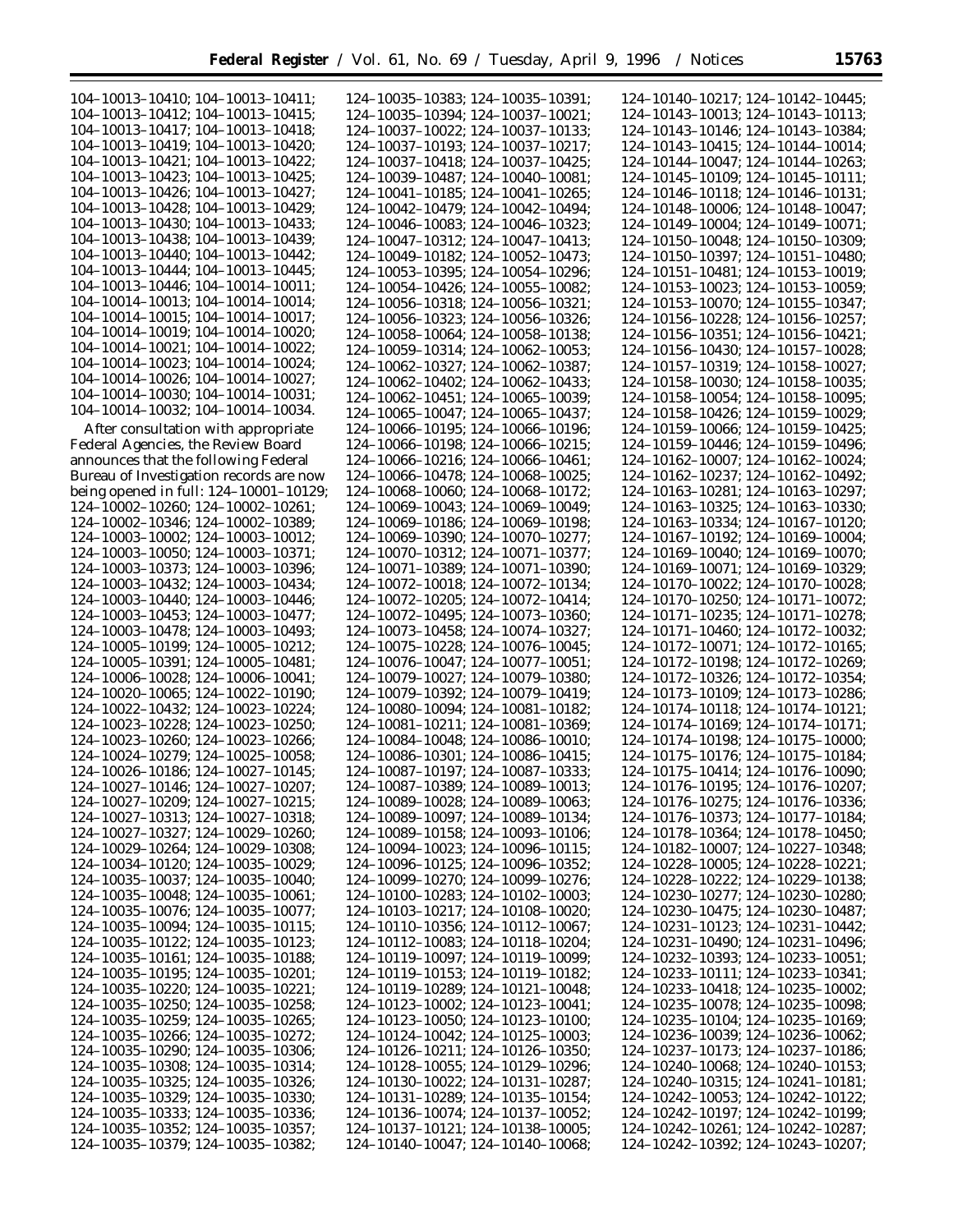| After consultation with appropriate    |
|----------------------------------------|
| state and Federal agencies, the Review |
| Board announces that the following     |
| House Select Committee on              |
| Assassination records are being opened |
| in full: 180-10077-10497; 180-10082-   |
| 10239; 180-10082-10240; 180-10085-     |
| 10287; 180-10085-10495; 180-10089-     |
| 10377; 180-10089-10405; 180-10094-     |
| 10275; 180-10094-10277; 180-10094-     |
| 10278; 180-10094-10279; 180-10094-     |
| 10280; 180-10094-10281; 180-10094-     |
| 10282; 180-10094-10283; 180-10094-     |
| 10284; 180-10094-10285; 180-10094-     |
| 10286; 180-10094-10287; 180-10094-     |
|                                        |
| 10288; 180-10094-10290; 180-10094-     |
| 10291; 180-10094-10292; 180-10094-     |
| 10294; 180-10094-10296; 180-10094-     |
| 10297; 180-10094-10299; 180-10094-     |
| 10300; 180-10094-10302; 180-10094-     |
| 10303: 180-10094-10304: 180-10094-     |
| 10305; 180-10094-10306; 180-10094-     |
| 10307; 180-10094-10310; 180-10094-     |
| 10312; 180-10094-10313; 180-10094-     |
| 10314; 180-10094-10316; 180-10094-     |
| 10317; 180-10094-10318; 180-10094-     |
| 10319; 180-10094-10320; 180-10094-     |
|                                        |

10321; 180–10094–10322; 180–10094– 10323; 180–10094–10324; 180–10094– 10325; 180–10094–10326; 180–10094– 10327; 180–10094–10328; 180–10094– 10329; 180–10094–10330; 180–10094– 10331; 180–10094–10332; 180–10094– 10333; 180–10094–10335; 180–10094– 10336; 180–10094–10338; 180–10095– 10222; 180–10095–10223; 180–10095– 10224; 180–10097–10239; 180–10106– 10492; 180–10110–10071; 180–10110– 10085; 180–10110–10099; 180–10110– 10102; 180–10110–10127; 180–10110– 10216; 180–10110–10217.

#### **Notice of Reconsideration**

On February 1, March 18, and March 19, 1996, the CIA provided additional evidence to the Review Board regarding 54 records that previously had been the subject of Review Board determinations. Upon receiving and evaluating this additional evidence, the Review Board voted to sustain postponements as follows:

## FROM ORIGINAL FEDERAL REGISTER NOTICE: 95–29389, 61 FR 62066

| Record No.      | No. original<br>releases | No. original<br>postpone-<br>ments | No. revised<br>releases | No. revised<br>postpone-<br>ments | Date of re-<br>lease or re-<br>review |
|-----------------|--------------------------|------------------------------------|-------------------------|-----------------------------------|---------------------------------------|
| 104-10015-10398 | 6                        |                                    |                         |                                   | 05/1996                               |

# FROM ORIGINAL FEDERAL REGISTER NOTICE: 95–31560, 61 FR 48

| Record No.      | No. original<br>releases | No. original<br>postpone-<br>ments | No. revised<br>releases | No. revised<br>postpone-<br>ments | Date of re-<br>lease or re-<br>review |
|-----------------|--------------------------|------------------------------------|-------------------------|-----------------------------------|---------------------------------------|
| 104-10015-10401 | ப                        |                                    | ⌒<br>ບ                  |                                   | 03/2006                               |

## FROM ORIGINAL FEDERAL REGISTER NOTICE: 96–1687, 61 FR 2996

| Record No. | No. original<br>releases | No. original<br>postpone-<br>ments | No. revised<br>releases | No. revised<br>postpone-<br>ments | Date of re-<br>lease or re-<br>review |
|------------|--------------------------|------------------------------------|-------------------------|-----------------------------------|---------------------------------------|
|            | 11                       | 6                                  | 11                      |                                   | 05/1997                               |
|            | $\mathbf{Q}$             |                                    | 9                       |                                   | 10/2017                               |
|            |                          |                                    |                         | 3                                 | 01/2006                               |
|            |                          |                                    |                         |                                   | 05/1996                               |
|            |                          |                                    |                         |                                   | 03/2006                               |
|            |                          | 0                                  | 5                       |                                   | 10/2017                               |
|            | 23                       | 15                                 | 22                      | 17                                | 05/1996                               |
|            |                          |                                    | $\overline{2}$          | 5                                 | 05/1996                               |
|            | 16                       |                                    | 15                      |                                   | 05/1996                               |
|            | 8                        |                                    | 6                       | 6                                 | 10/2017                               |
|            |                          |                                    |                         | 6                                 | 03/2006                               |
|            |                          |                                    |                         |                                   | 05/1996                               |
|            |                          |                                    |                         |                                   | 10/2017                               |
|            |                          |                                    | 14                      |                                   | 03/2006                               |
|            |                          | 2                                  |                         |                                   | 05/1996                               |
|            |                          |                                    | 8                       |                                   | 01/2006                               |
|            |                          |                                    | 6                       |                                   | 02/2006                               |
|            |                          |                                    |                         | 8                                 | 03/2006                               |
|            |                          |                                    |                         |                                   | 10/2017                               |
|            |                          |                                    |                         | 6                                 | 05/1996                               |
|            |                          | 2                                  |                         |                                   | 05/1996                               |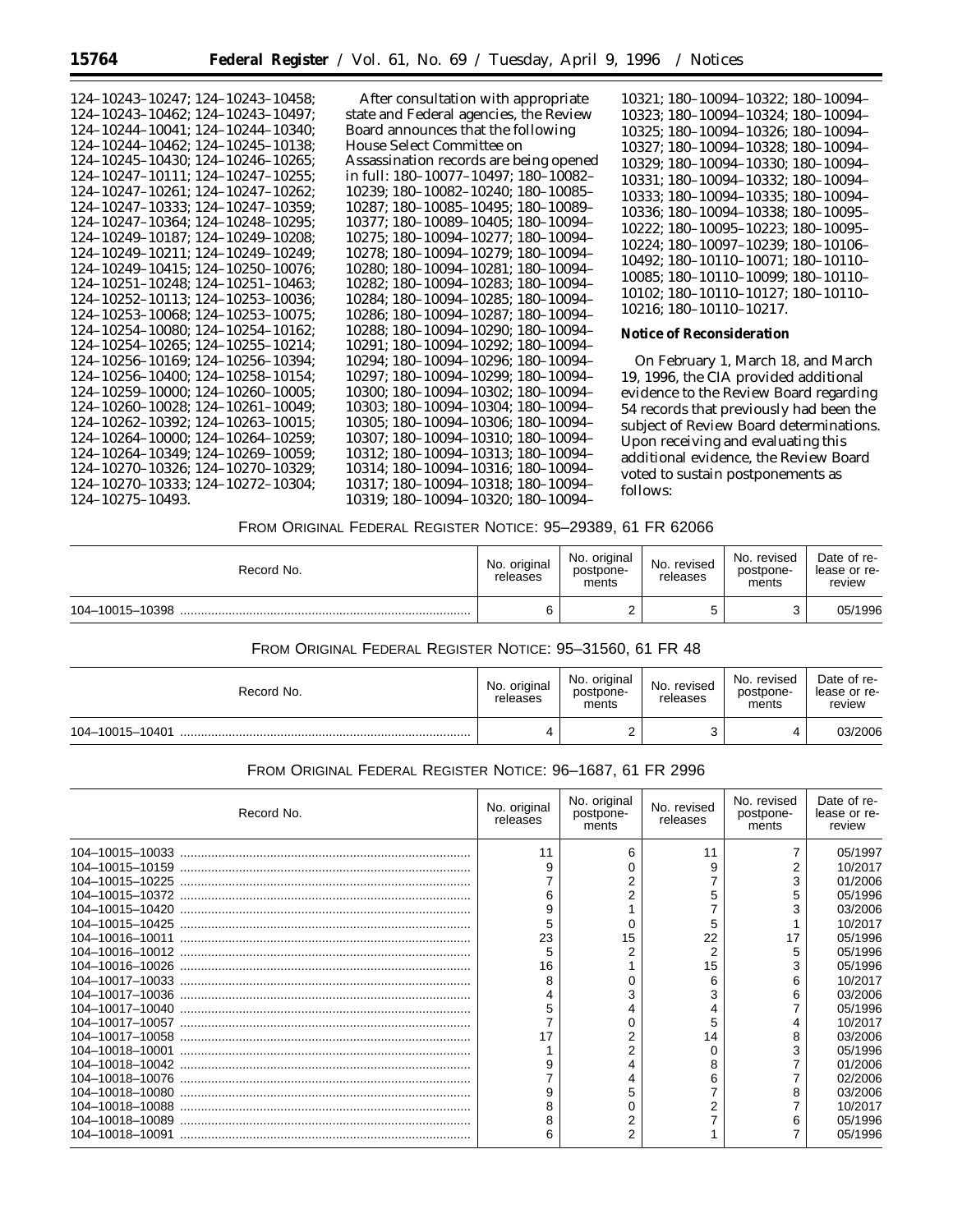٠

| Record No. | No. original<br>releases | No. original<br>postpone-<br>ments | No. revised<br>releases | No. revised<br>postpone-<br>ments | Date of<br>release or<br>rereview |
|------------|--------------------------|------------------------------------|-------------------------|-----------------------------------|-----------------------------------|
|            |                          | 0                                  | 0                       | 1                                 | 05/1997                           |
|            | $\overline{2}$           | $\Omega$                           | $\Omega$                | 2                                 | 05/1997                           |
|            | $\overline{2}$           |                                    | $\Omega$                | 2                                 | 05/1997                           |
|            |                          | O                                  | 3                       |                                   | 05/1997                           |
|            |                          | O                                  | $\Omega$                |                                   | 05/1997                           |
|            | 14                       |                                    | 10                      |                                   | 05/1997                           |
|            | $\overline{2}$           | O                                  | 1                       |                                   | 05/1997                           |
|            | 14                       | O                                  | 13                      |                                   | 05/1997                           |
|            | $\mathfrak{p}$           | n                                  | $\Omega$                | 2                                 | 05/1997                           |
|            |                          |                                    | 7                       | 2                                 | 05/1996                           |
|            | 4                        |                                    | 4                       | 2                                 | 05/1996                           |
|            | 17                       |                                    | 15                      | 2                                 | 05/1997                           |
|            | 5                        | $\Omega$                           | 3                       | 2                                 | 05/1997                           |
|            | $\overline{2}$           | U                                  |                         | 1                                 | 05/1997                           |
|            | 18                       | 6                                  | 18                      | 6                                 | 10/2017                           |
|            | 11                       |                                    | 8                       | 5                                 | 03/2006                           |
|            | 8                        |                                    | 8                       | 2                                 | 03/2006                           |
|            | 10                       | O                                  | 9                       |                                   | 03/2006                           |
|            | 14                       | 3                                  | 12                      | 5                                 | 03/2006                           |
|            | 15                       | 3                                  | 14                      | 4                                 | 03/2006                           |
|            | 11                       |                                    | 10                      |                                   | 05/1997                           |
|            | 10                       |                                    | 8                       | 10                                | 03/2006                           |
|            | 9                        | 4                                  | 6                       | 9                                 | 05/1997                           |
|            | 12                       | 6                                  | 12                      |                                   | 03/2006                           |
|            | 9                        | $\overline{2}$                     | 4                       | 8                                 | 05/1996                           |
|            | 18                       | 11                                 | 18                      | 9                                 | 03/2006                           |
|            | 12                       | 6                                  | 9                       | 11                                | 05/1996                           |
|            | 9                        | 10                                 | 2                       | 17                                | 05/1997                           |

# FROM ORIGINAL FEDERAL REGISTER NOTICE: 96-3708, 61 FR 6346

On March 1, 18, and 19, 1996, the FBI provided additional evidence to the Review Board regarding 24 records that

previously had been the subject of Review Board determinations. Upon receiving and evaluating this additional evidence, the Review Board voted to sustain additional postponements as follows:

| FROM ORIGINAL FEDERAL REGISTER Notice: 96-3708, 61 FR 6346 |  |  |
|------------------------------------------------------------|--|--|
|------------------------------------------------------------|--|--|

| Record No. | No. original<br>releases | No. original<br>postpone-<br>ments | No. revised<br>releases | No. revised<br>postpone-<br>ments | Date of next<br>release |
|------------|--------------------------|------------------------------------|-------------------------|-----------------------------------|-------------------------|
|            | $\overline{2}$           | 0                                  |                         |                                   | 03/2006                 |
|            | $\mathfrak{p}$           |                                    |                         |                                   | 03/2006                 |
|            |                          |                                    |                         |                                   | 03/2006                 |
|            |                          |                                    |                         |                                   | 08/01/1996              |
|            |                          |                                    |                         |                                   | 08/01/1996              |
|            |                          |                                    |                         |                                   | 08/01/1996              |
|            |                          |                                    |                         |                                   | 08/01/1996              |
|            |                          |                                    |                         |                                   | 08/01/1996              |
|            |                          | ი                                  | n                       |                                   | 08/01/1996              |
|            |                          |                                    |                         | 5                                 | 08/01/1996              |
|            |                          |                                    |                         | 5                                 | 08/01/1996              |
|            |                          |                                    |                         | 5                                 | 08/01/1996              |
|            |                          |                                    |                         | 5                                 | 08/01/1996              |
|            |                          |                                    |                         | 5                                 | 08/01/1996              |
|            |                          |                                    |                         | 9                                 | 08/01/1996              |
|            | g                        |                                    |                         | 9                                 | 08/01/1996              |
|            |                          |                                    |                         | 9                                 | 08/01/1996              |
|            |                          |                                    |                         | 9                                 | 08/01/1996              |
|            |                          |                                    |                         |                                   | 08/01/1996              |
|            |                          |                                    |                         | 4                                 | 08/01/1996              |
|            |                          |                                    |                         | 8                                 | 08/01/1996              |
|            |                          |                                    |                         | 8                                 | 08/01/1996              |
|            |                          |                                    |                         | 6                                 | 08/01/1996              |
|            |                          | O                                  |                         |                                   | 08/01/1996              |